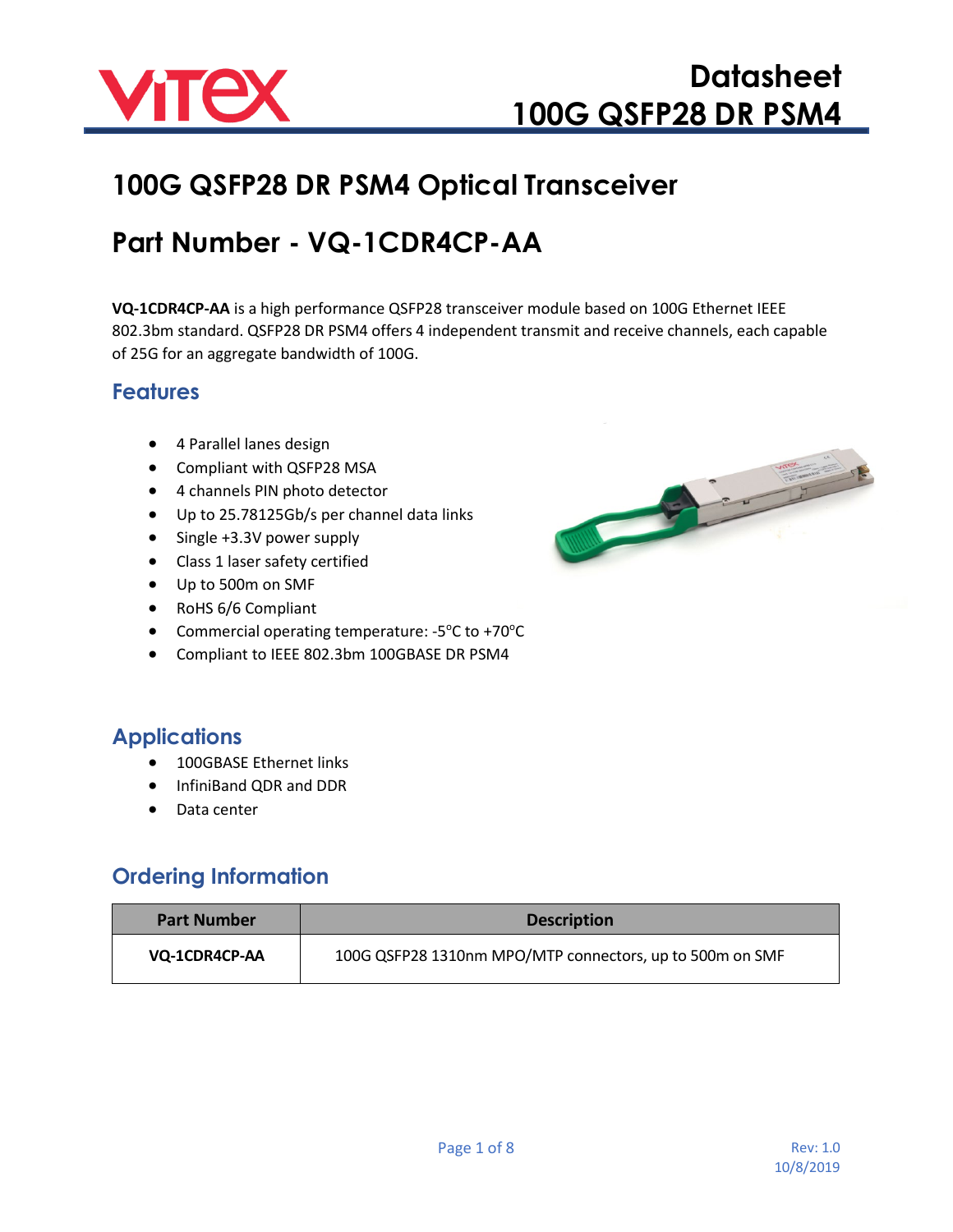

#### **Product Overview**

Vitex **VQ-1CDR4CP-AA** transceivers are designed for use in 100 Gigabit Ethernet links on up to 500m of single mode fiber. They are compliant with the QSFP28 MSA and portions of IEEE 802.3bm. Digital diagnostics functions are available via the I2C interface, as specified by the QSFP28 MSA. The QSFP28 full-duplex optical module offers 4 independent transmit and receive channels, each capable of 25Gb/s operation for an aggregate data rate of 100Gb/s.

#### **Absolute Maximum Ratings**

| <b>Parameter</b>         | <b>Symbol</b> | <b>Min</b> | <b>Typ</b> | <b>Max</b> | Unit   |
|--------------------------|---------------|------------|------------|------------|--------|
| Storage Temperature      |               | -40        |            | 85         | $\sim$ |
| <b>Relative Humidity</b> | RН            |            |            | 95         | %      |
| Supply Voltage           | Vcc           | $-0.5$     |            | 4.0        |        |

#### **Operating Specifications**

| <b>Parameter</b>                  | <b>Symbol</b>            | <b>Min</b>               | Тур      | <b>Max</b>               | Unit          |
|-----------------------------------|--------------------------|--------------------------|----------|--------------------------|---------------|
| <b>Operating Case Temperature</b> | $T_c$                    |                          | 25       | 70                       | $\mathcal{C}$ |
| Power Supply Voltage              | Vcc                      | 3.135                    | 3.3      | 3.465                    |               |
| Data Rate PER Channel             | $\overline{\phantom{0}}$ | $\overline{\phantom{0}}$ | 25.78125 | $\overline{\phantom{0}}$ | Gb/s          |
| <b>Module Supply Current</b>      | Icc                      | $\overline{\phantom{0}}$ |          | 1100                     | mA            |
| <b>Power Dissipation</b>          | P <sub>D</sub>           |                          |          | 3.5                      | W             |

#### **Electrical – Transmitter**

| <b>Parameter</b>              | <b>Symbol</b> | Min | <b>Typ</b>               | Max | Unit              |
|-------------------------------|---------------|-----|--------------------------|-----|-------------------|
| Input Differential Impedance  | Zın           | 90  | 100                      | 110 | ▵▵                |
| Differential Data Input Swing | VIN, P-P      | 190 | $\overline{\phantom{0}}$ | 700 | mV <sub>P-P</sub> |

#### **Electrical – Receiver**

| <b>Parameter</b>                            | <b>Symbol</b>            | <b>Min</b>               | <b>Typ</b>               | <b>Max</b> | Unit              |
|---------------------------------------------|--------------------------|--------------------------|--------------------------|------------|-------------------|
| <b>Output Differential Impedance</b>        | Ζo                       | 90                       | 100                      | 110        |                   |
| Differential Data Output Swing <sup>1</sup> | VOUT. P-P                | 300                      |                          | 850        | mV <sub>P-P</sub> |
| AC Common Mode Output Voltage               | $\overline{\phantom{0}}$ | $\overline{\phantom{0}}$ | $\overline{\phantom{0}}$ | 7.5        | mV                |
| Single-ended Output Voltage                 |                          | $-0.3$                   |                          | 4          |                   |

1. Internally AC coupled, but requires an external 100Ω differential load termination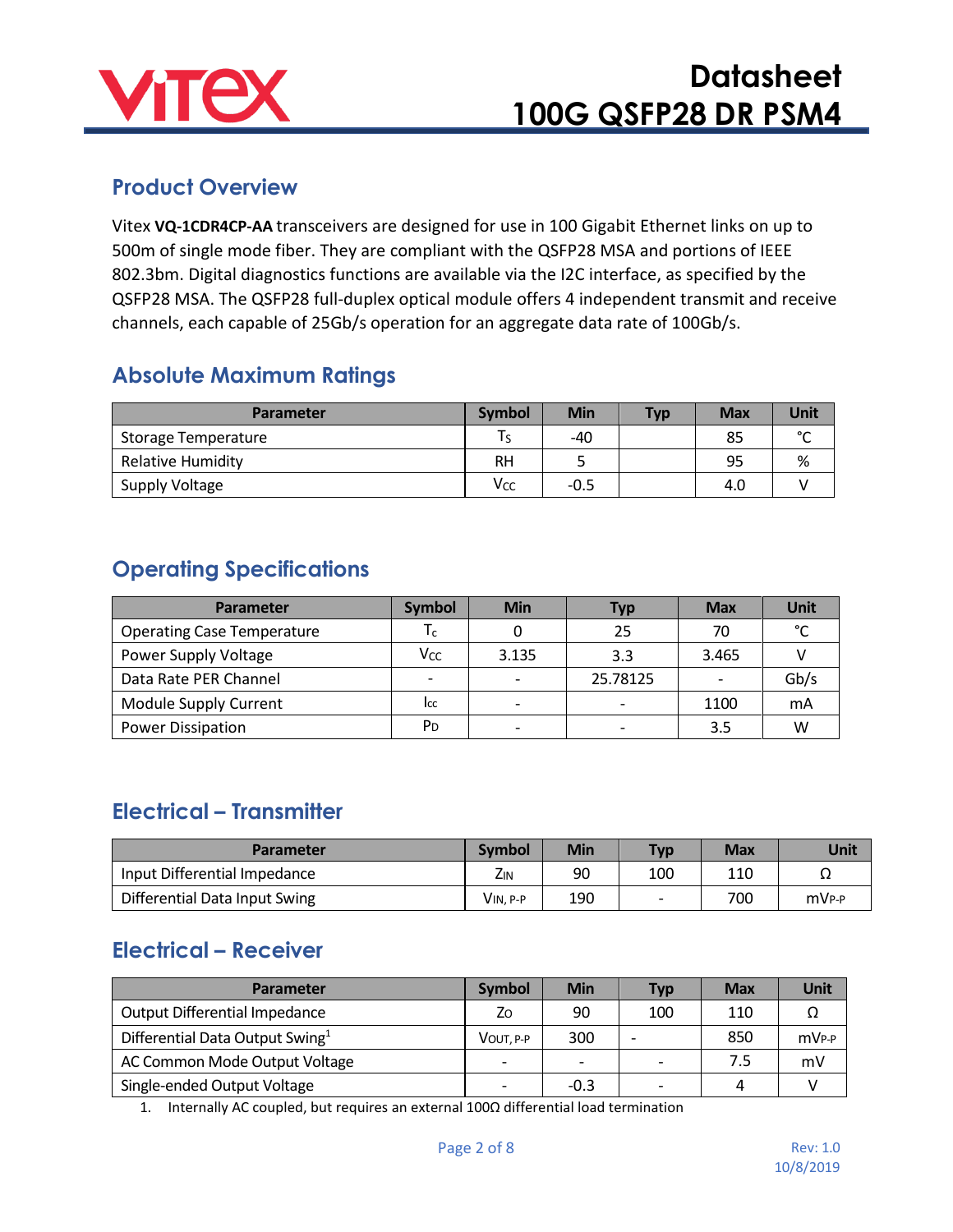

### **Optical – Transmitter**

| Parameter                                                   | <b>Symbol</b> | <b>Min</b>               | <b>Typ</b>                           | <b>Max</b>               | <b>Unit</b> | <b>Note</b> |
|-------------------------------------------------------------|---------------|--------------------------|--------------------------------------|--------------------------|-------------|-------------|
| Launch Optical Power                                        | Po            | -4                       |                                      | $+2$                     | dBm         |             |
| Side Mode Suppression Ratio                                 | <b>SMSR</b>   | 30                       |                                      | $\overline{\phantom{a}}$ | dB          |             |
| Center Wavelength Range                                     | λc            | 1295                     | 1310                                 | 1325                     | nm          |             |
| <b>Extinction Ratio</b>                                     | EX            | 3.5                      |                                      | $\overline{\phantom{a}}$ | dB          |             |
| <b>Optical Return Loss Tolerance</b>                        | ORLT          | $\overline{\phantom{a}}$ |                                      | 12                       | dB          |             |
| Pout @TX-Disable Asserted                                   | Poff          | $\overline{\phantom{a}}$ |                                      | -30                      | dBm         |             |
| Transmitter eye mask definition {X1, X2, X3, Y1,<br>Y2, Y3} |               |                          | ${0.31, 0.4, 0.45, 0.34, 0.38, 0.4}$ |                          |             |             |

**Notes:**

1. The optical power is launched into SMF.

2. Measured with a PRBS 231-1 test pattern @25.78125Gbps.

#### **Optical- Receiver**

| <b>Parameter</b>            | <b>Symbol</b>            | <b>Min</b>               | <b>Typ</b> | <b>Max</b>               | Unit | <b>Note</b> |
|-----------------------------|--------------------------|--------------------------|------------|--------------------------|------|-------------|
| Centre Wavelength           | Λc                       | 1295                     |            | 1325                     | nm   |             |
| <b>Receiver Sensitivity</b> |                          | $\overline{\phantom{a}}$ |            | $-12.0$                  | dBm  |             |
| Overload (each channel)     | Pol                      | 2.0                      |            | $\overline{\phantom{a}}$ | dBm  |             |
| Damage Threshold            | Pdamage                  | 3.0                      |            | $\overline{\phantom{a}}$ | dBm  |             |
| LOS De-Assert               | LOS <sub>D</sub>         | $\overline{\phantom{a}}$ |            | $-11.6$                  | dBm  |             |
| <b>LOS Assert</b>           | <b>LOSA</b>              | $-24$                    |            | $\overline{\phantom{a}}$ | dBm  |             |
| <b>LOS Hysteresis</b>       | $\overline{\phantom{0}}$ | 0.5                      |            | $\overline{\phantom{0}}$ | dB   |             |

**Notes:**

1. Measured with PRBS 231-1 test pattern, 25.78125Gb/s, BER<5E-5.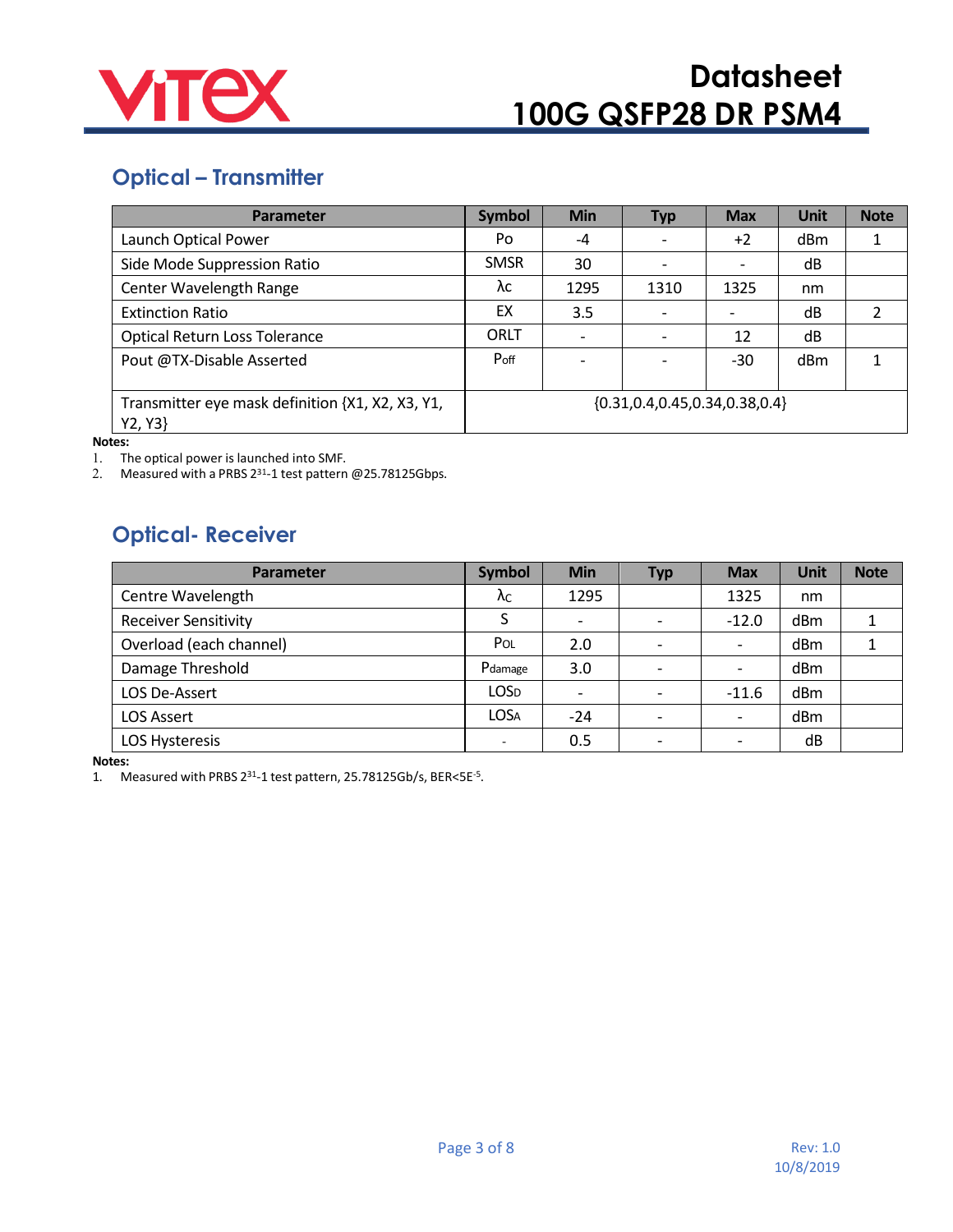

#### **Recommended Host Board Power Supply Filter Network**



#### **Recommended Application Interface Block Diagram**

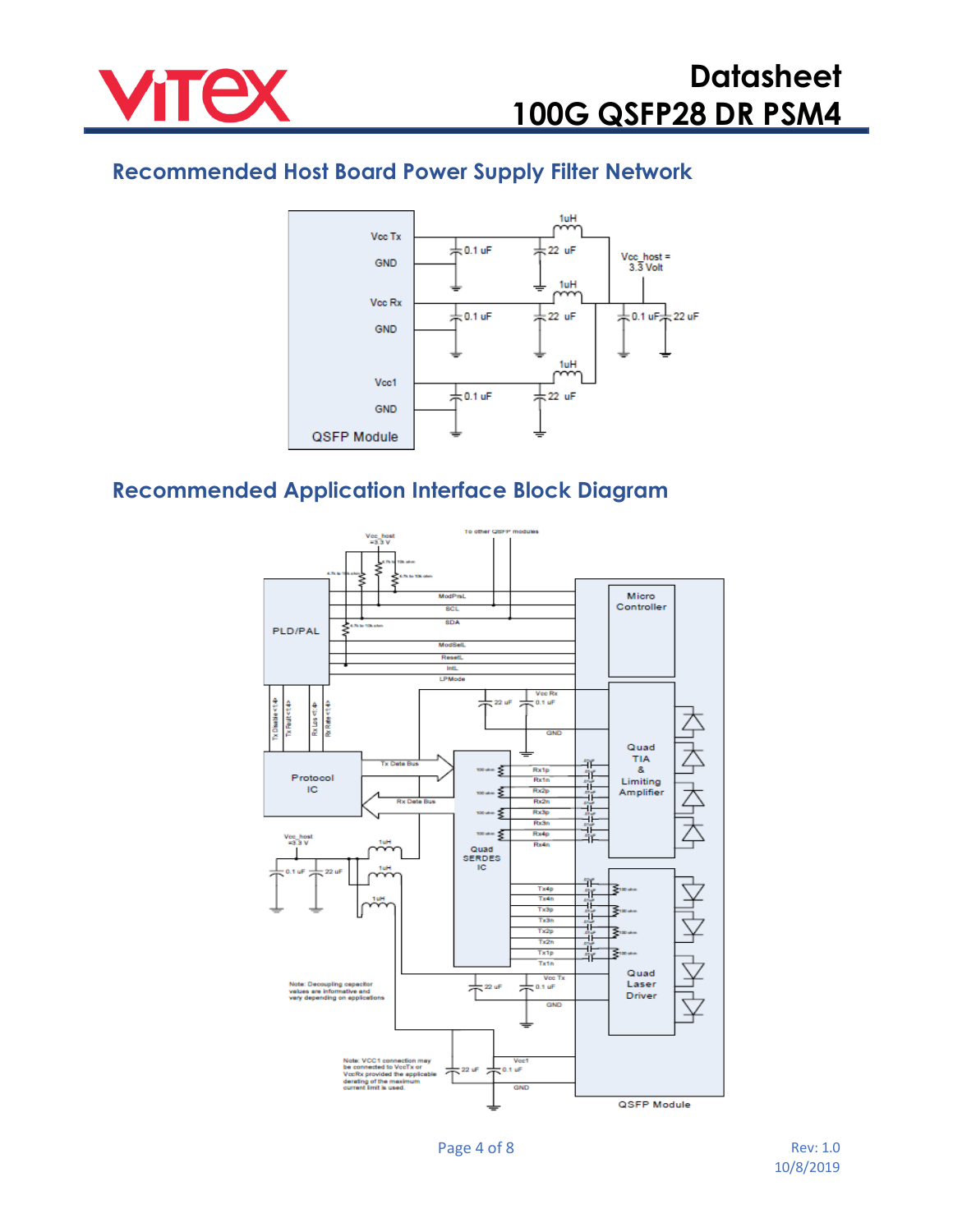

### **Electrical Connector Layout**



**Top Side Viewed From Top** 



**Bottom Side Viewed From Bottom** 

#### **Electrical Pin Definition**

| Pin           | <b>Symbol</b> | <b>Description</b>                               | <b>Unit</b>              |  |  |
|---------------|---------------|--------------------------------------------------|--------------------------|--|--|
| 1             | GND           | Transmitter Ground (Common with Receiver Ground) | 1                        |  |  |
| $\mathcal{P}$ | $Tx2-$        | <b>Transmitter Inverted Data Input</b>           |                          |  |  |
| 3             | $Tx2+$        | Transmitter Non-Inverted Data Input              |                          |  |  |
| 4             | <b>GND</b>    | Transmitter Ground (Common with Receiver Ground) | 1                        |  |  |
| 5             | Tx4-          | Transmitter Inverted Data Input                  |                          |  |  |
| 6             | $Tx4+$        | Transmitter Non-Inverted Data Input              |                          |  |  |
| 7             | <b>GND</b>    | Transmitter Ground (Common with Receiver Ground) | $\mathbf{1}$             |  |  |
| 8             | ModSelL       | Module Select                                    | $\overline{2}$           |  |  |
| 9             | ResetL        | Module Reset                                     | 2                        |  |  |
| 10            | <b>VccRx</b>  | 3.3V Power Supply Receiver                       |                          |  |  |
| 11            | <b>SCL</b>    | 2-Wire serial Interface Clock                    | $\overline{2}$           |  |  |
| 12            | <b>SDA</b>    | 2-Wire serial Interface Data                     | $\overline{\mathcal{L}}$ |  |  |
| 13            | <b>GND</b>    | Transmitter Ground (Common with Receiver Ground) | 1                        |  |  |
| 14            | $Rx3+$        | Receiver Non-Inverted Data Output                |                          |  |  |
| 15            | $Rx3-$        | Receiver Inverted Data Output                    |                          |  |  |
| 16            | <b>GND</b>    | Transmitter Ground (Common with Receiver Ground) | 1                        |  |  |
| 17            | $Rx1+$        | Receiver Non-Inverted Data Output                |                          |  |  |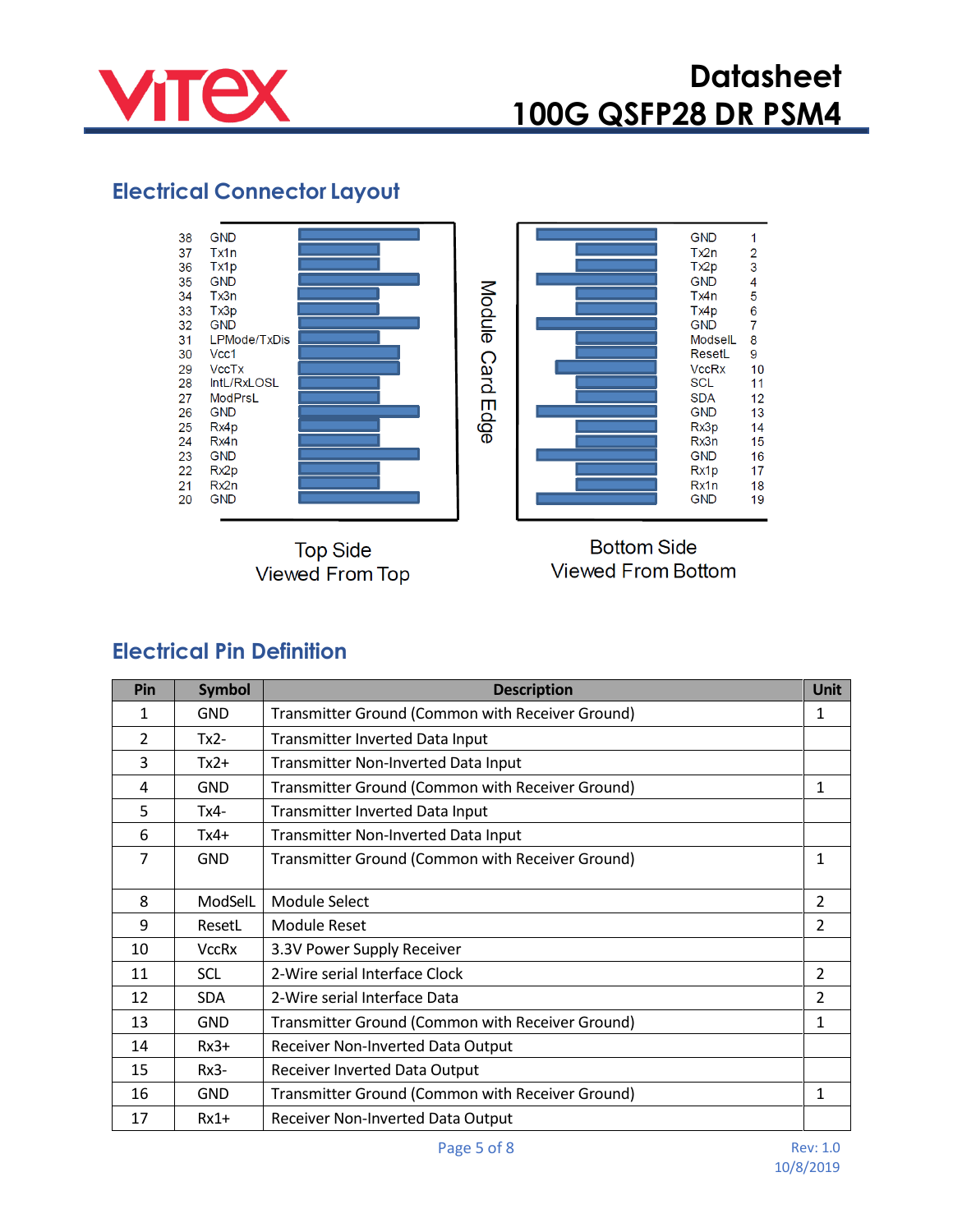

| 18 | $Rx1-$         | Receiver Inverted Data Output                    |                |
|----|----------------|--------------------------------------------------|----------------|
| 19 | <b>GND</b>     | Transmitter Ground (Common with Receiver Ground) | $\mathbf{1}$   |
| 20 | <b>GND</b>     | Transmitter Ground (Common with Receiver Ground) | 1              |
| 21 | $Rx2-$         | Receiver Inverted Data Output                    |                |
| 22 | $Rx2+$         | Receiver Non-Inverted Data Output                |                |
| 23 | <b>GND</b>     | Transmitter Ground (Common with Receiver Ground) | 1              |
| 24 | Rx4-           | Receiver Inverted Data Output                    | 1              |
| 25 | $Rx4+$         | Receiver Non-Inverted Data Output                |                |
| 26 | <b>GND</b>     | Transmitter Ground (Common with Receiver Ground) | $\mathbf{1}$   |
| 27 | <b>ModPrsl</b> | <b>Module Present</b>                            |                |
| 28 | IntL           | Interrupt                                        | $\overline{2}$ |
| 29 | <b>VccTx</b>   | 3.3V power supply transmitter                    |                |
| 30 | Vcc1           | 3.3V power supply                                |                |
| 31 | LPMode         | Low Power Mode                                   | $\overline{2}$ |
| 32 | <b>GND</b>     | Transmitter Ground (Common with Receiver Ground) | 1              |
| 33 | $Tx3+$         | Transmitter Non-Inverted Data Input              |                |
| 34 | $Tx3-$         | Transmitter Inverted Data Input                  |                |
| 35 | <b>GND</b>     | Transmitter Ground (Common with Receiver Ground) | 1              |
| 36 | $Tx1+$         | Transmitter Non-Inverted Data Input              |                |
| 37 | $Tx1-$         | Transmitter Inverted Data Input                  |                |
| 38 | <b>GND</b>     | Transmitter Ground (Common with Receiver Ground) | 1              |

#### **Notes:**

1. The module signal grounds are isolated from the module case.

2. This is open collector/drain output that on the host board requires a 4.7KΩ to 10KΩ pull-up resistor to VccHost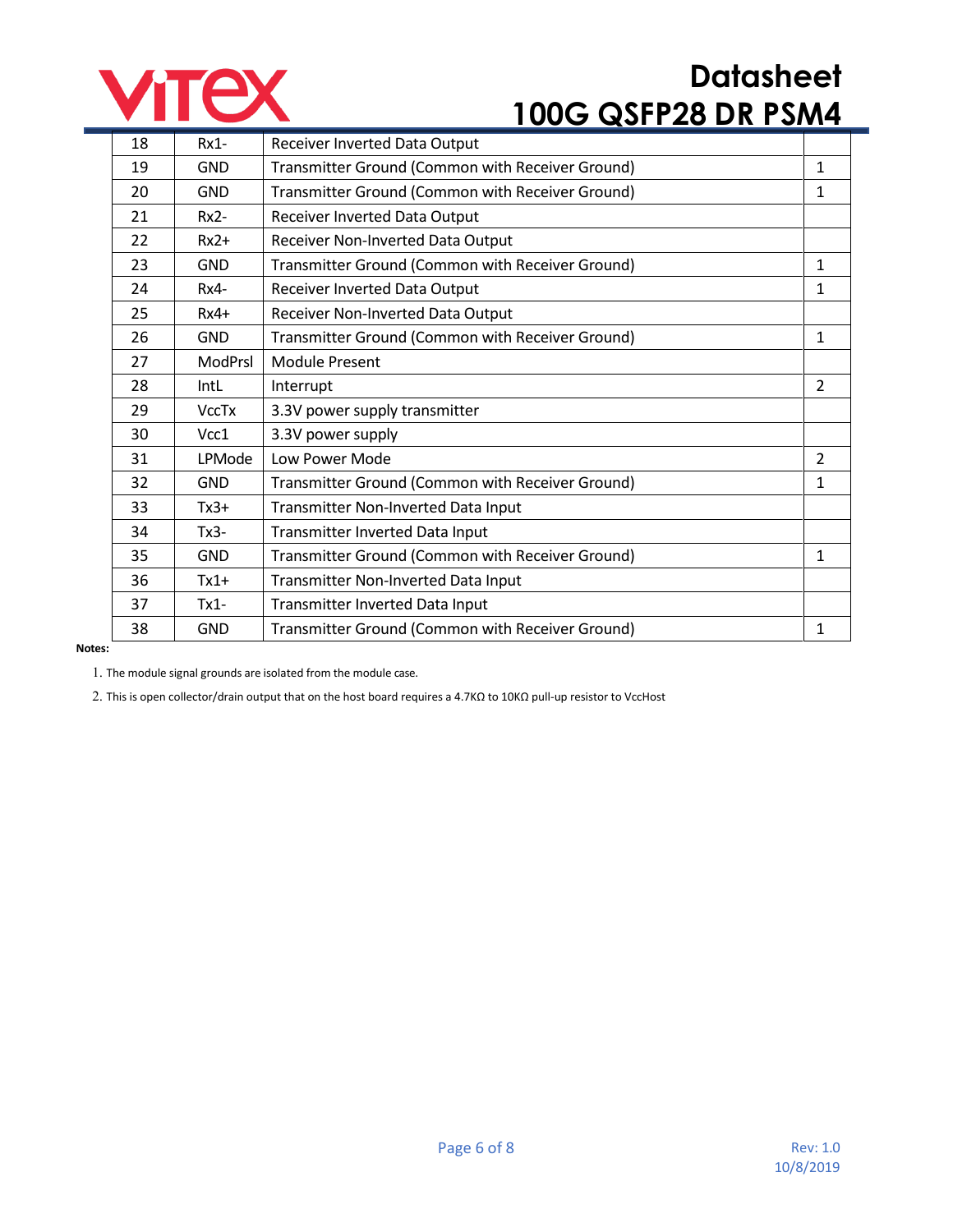

#### **Mechanical specifications**



**Attention**: To minimize MPO connection induced reflections, an MPO receptacle with 8-degree angled end-face is utilized for this product. A female MPO connector with 8-degree end-face should be used with this product as illustrated in below Figure.